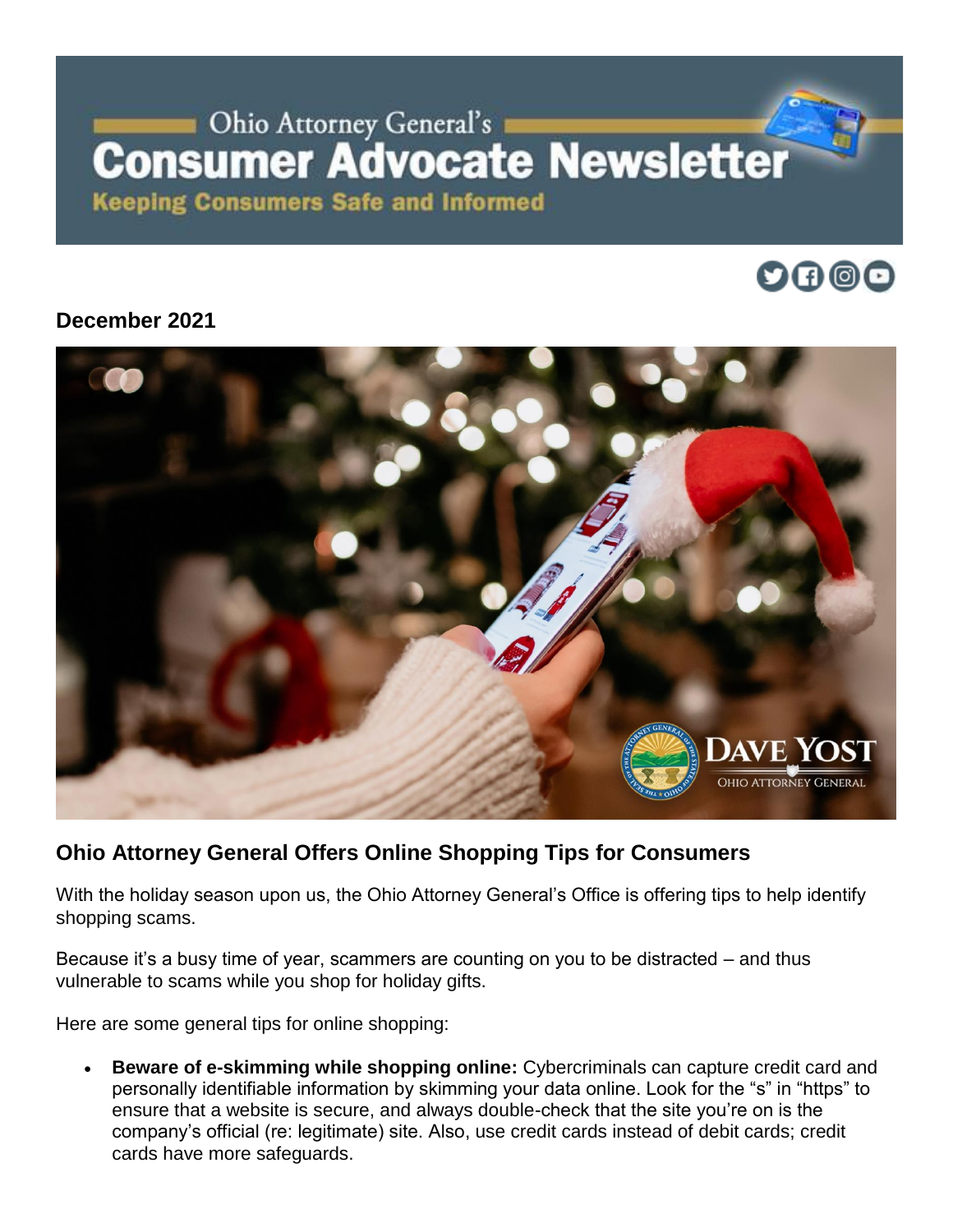- **Plan before you shop:** Review ads carefully and compare deals. Important exclusions and limitations must be disclosed in ads, even online, so check the details to see whether limited quantities of an item are available for sale, the sale price is valid only during certain hours, and/or other terms and conditions apply.
- **Make sure to research online reviews:** Watch out for generic names and profiles that do not include a photo. Cross-reference customer reviews of the same products on different websites. If you see consistent reviews on several online stores, it may add validity to the feedback.
- **Check return policies:** In Ohio, sellers can set their own return policies, including policies of "no returns," but any retailer whose policy limits your ability to obtain a refund must clearly notify you of that policy before you complete the purchase. Be sure to check return periods, which might change during the holidays.
- **Look out for "free" offers that renew automatically:** Before signing up for a free trial of a product or service, check the details, especially if you must provide a credit card number or pay for shipping and handling. In many cases, signing up for the offer automatically enrolls you in a program that then charges you on a regular basis (say, monthly).
- **Check delivery dates and fees:** Before you make a purchase, carefully review the expected delivery date and shipping costs. Find out whether you'll be charged shipping or restocking fees if you return the product. Also, retrieve delivered packages promptly to prevent them from being stolen or damaged outside your door.
- **Be aware that rain checks apply only in certain situations:** If a seller advertises a product at a certain price but sells out of the product by the time you respond to the ad, you may have the right to a rain check. Sellers aren't required to provide rain checks, though, if they clearly disclose the product quantity available at that price or clearly state that no rain checks will be given.
- **Keep cybersecurity in mind:** When shopping for deals online, don't use free public Wi-Fi when entering sensitive information such as a credit card number. Keep apps, software and operating systems up-to-date and use secure websites whenever you need to enter personal information.
- **Monitor your accounts:** Regularly check your credit card and bank accounts for unauthorized charges or unexpected activity. If you find problems, immediately notify your credit card provider or bank. The sooner you identify a problem, the sooner you can work to correct it.
- **Beware of business impersonation scams:** Last month, AG Yost warned consumers that illegal robocallers are trying to ruin Christmas by posing as legitimate businesses such as Amazon and other big companies to get your money. Learn more [here.](https://www.ohioattorneygeneral.gov/Media/News-Releases/November-2021/Attorney-General-Yost-Warns-of-Scammers-Claiming-t)

A final takeaway from AG Yost, "Online shopping can be a timesaver during the busy holiday season, but don't let convenience become a hassle."

Consumers who suspect an unfair business practice or want help addressing a consumer problem should contact the Ohio Attorney General's Office at [www.OhioProtects.org](http://www.ohioprotects.org/) or 800-282-0515.

### **Be a Wise Donor This Holiday Season**

The sound of jingle bells signals an uptick in charities seeking year-end donations. To prevent your holiday contributions from going to waste, it's important to learn to be a wise donor – by recognizing charitable giving scams and researching organizations that you're interested in supporting.

If you are asked to give money to an unfamiliar charity, take time to do a little investigating before you contribute. Call the charity – a reputable organization will welcome inquiries – and carefully examine the information and materials provided.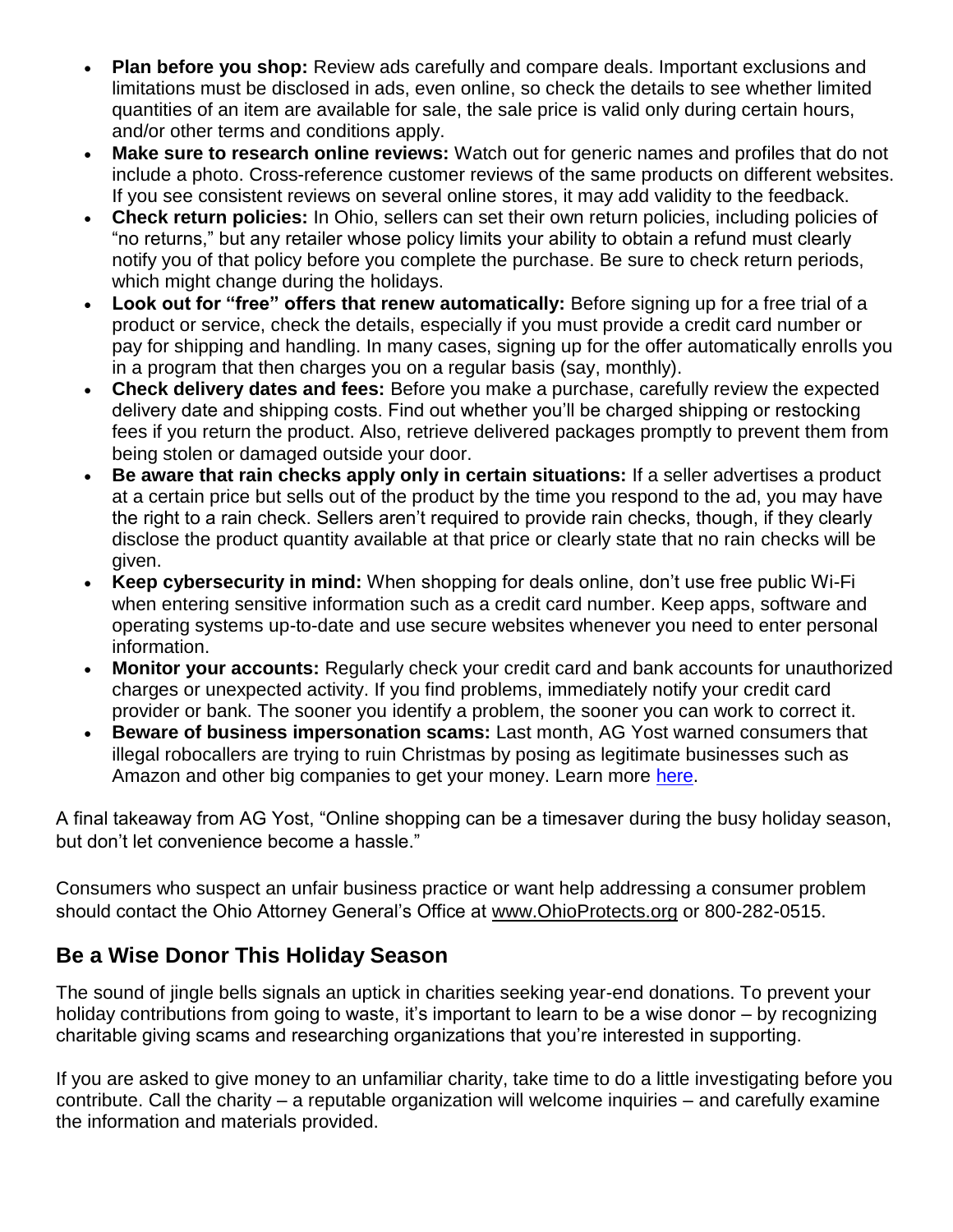Sometimes, a charity calls to solicit its donations. Be aware that the solicitor must provide the charity's name and other basic information, including the location of the organization's principal place of business.

The Ohio Attorney General's Charitable Law Section advises donors to ask the right questions and do research to make sure their gifts will be used as they intend.

Check out AG Yost's tools for [researching charities](https://charitable.ohioago.gov/Research-Charities) to help make informed decisions about giving.

Things to think about when giving to charity:

- If you're considering a donation to an unfamiliar group, check the organization's website first. Does the information match what you received when asked to contribute? Do the group's programs and services make sense? Does the charity provide useful information and seem to foster transparency?
- Talk with friends and family about unfamiliar solicitations. Have they heard of the group? Do they know of anyone who has been helped by it?

Most charities are well-intentioned, but there are inevitably some bad apples in the bunch. Watch for these warning signs of a potential charitable giving scam:

- Do not provide credit-card or banking information to unexpected callers. Ask for written information.
- Consider checking with the charity mentioned by a caller to determine whether its fundraising campaign is legitimate.
- Avoid groups that pressure you to make donation decisions immediately or offer to pick up a gift at your home.
- Beware of an individual or entity that doesn't provide a real callback phone number.
- Don't be fooled by a charity's name. Fraudulent organizations often create names similar to those of large, well-known charities. Scams often center on causes related to veterans, police and fire departments, natural disasters and cancer.
- Recognize that scammers may claim that you made a pledge or donated previously when you did not. They also may ask you to make a check payable to an individual instead of an organization.
- Ask for details. Some charities pay professional solicitors to raise money on their behalf. When asked, the fundraisers must disclose the percentage of donations that benefit the charity. Sometimes the figure is very low – not a good sign.

To reduce the stress and pressure involved in receiving charitable solicitations, consider developing a giving plan in advance. You can start by identifying the groups you feel strongly about, and donate solely to them. You can tell other solicitors that you have finalized your annual giving plan but would be happy to review written information for next year.

If you learn that a charity is misusing resources or know of fraudulent solicitations, please file a complaint with the Ohio Attorney General's Office at 800-282-0515 or by clicking [here.](https://charitable.ohioago.gov/File-a-Complaint)

# **Gift Cards: To Give or Not to Give**

Gift cards are a popular present – for giving and receiving – especially for last-minute shoppers or for people without a wish list.

Not all gift cards are created equal, though. It's crucial to know the basics about gift cards – from expiration dates to potential scams – before making a purchase.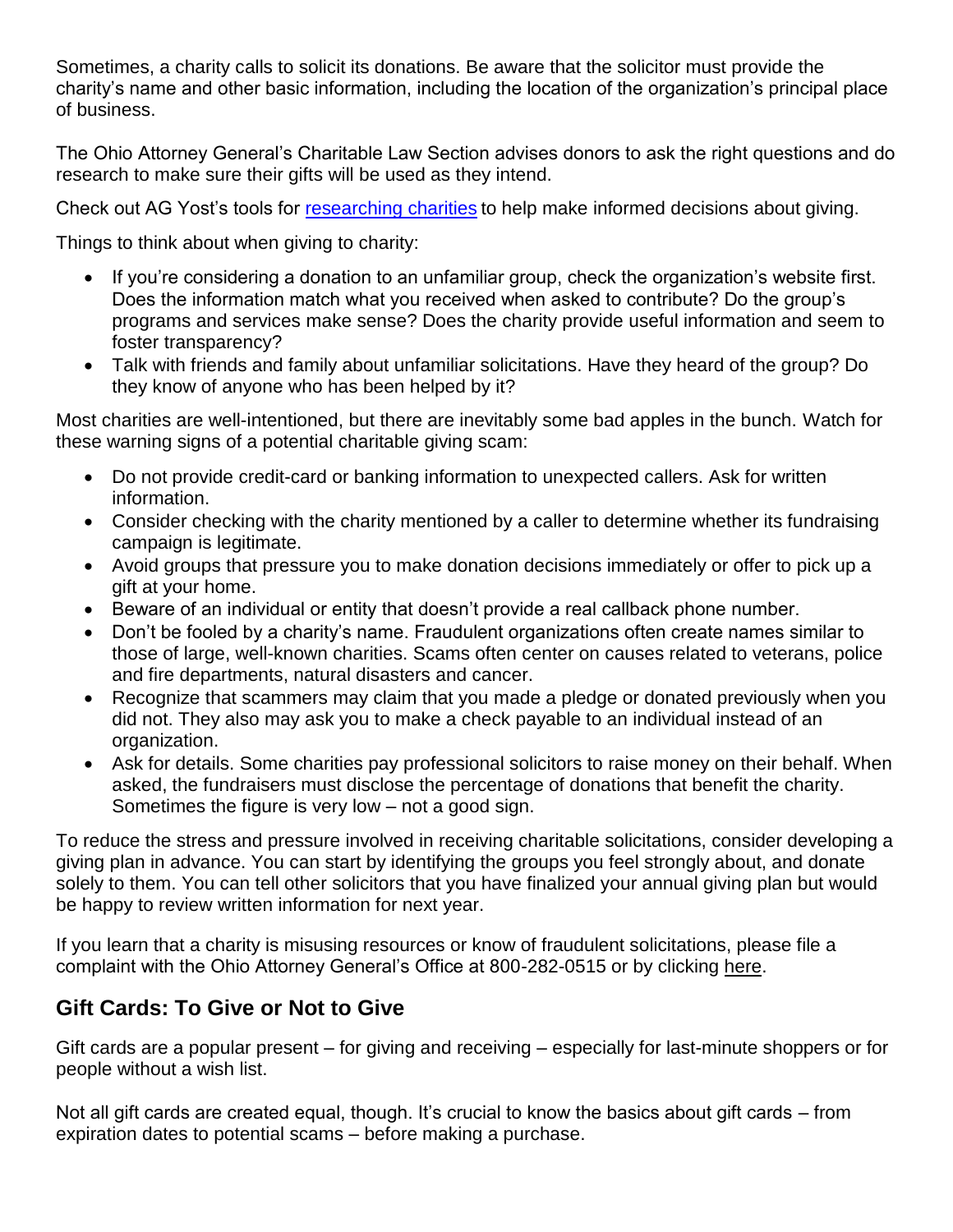Both state and federal law protect gift cards. Under Ohio law, gift cards in any form — electronic, plastic, paper, etc. — generally cannot expire for at least two years. Under federal law, gift cards issued in electronic form for a specific amount cannot expire for a minimum of five years. Pay attention to a card's expiration date, especially if you plan to buy a gift card from a reseller.

If a gift card has no expiration date, it is generally valid until redeemed or replaced with a new card. Nevertheless, it's often best to use a gift card as quickly as possible to reduce its chances of being lost or stolen.

Keep in mind that a gift card that is branded by a credit card company and can be used almost anywhere may reduce in value faster than a single-store gift card.

There are a number of exceptions in the gift card laws. For example, gift cards for a specific service – say, one for a manicure (as opposed to a specified amount to a nail salon) – are not protected under federal law. Neither are "bonus" cards. Around the holidays, many businesses offer deals, such as "buy a \$100 gift card, get a \$20 gift card free." Although the \$100 gift card would have all the protections the law offers, the \$20 gift card would not be subject to the protections and could expire at any time. Closely check the expiration dates and other restrictions of any bonus cards.

Gift cards are often a scammer's payment of choice. For example, say you come across a legitimatelooking website advertising better deals than the sites of other stores. On the checkout page, however, the site requests the number of a gift card (not associated with the company) rather than a credit or debit card. Beware! Scammers may create phony websites — complete with made-up customer reviews — to trick people into revealing redeemable gift card information. Once the information is provided, any money loaded on the card will be lost.

When buying gift cards in a store, make sure that their PINs, generally found on the back of cards, aren't already scratched off or appear to have been tampered with. Some scammers go into stores, scratch off PINs, record the numbers, and put the cards back on the shelf. Then they check to see whether a consumer has purchased (or put any funds on) one or more of the cards. If a card has money on it, scammers then attempt to drain it. Some scammers even replace the security film sticker – which can be bought in bulk – so the PIN does not appear to have been exposed. Look for signs that the security film has been replaced (i.e. if it has been applied crooked or has air bubbles).

Be sure to take note of when the gift cards you purchase are expected to be delivered. Then track their delivery so the cards aren't snagged by mail thieves or accidentally disposed of.

Likewise, be careful when mailing gift cards to others. Consider taking those items directly to the post office instead of putting them in an unlocked mailbox to be picked up. Remember that once a thief has control of a physical or electronic gift card with the PINs, it may be very easy for the thief to redeem or transfer the full value of that card.

Consumers who suspect a scam or an unfair business practice should contact the Ohio Attorney General's Office at [www.OhioProtects.org](http://www.ohioprotects.org/) or 800-282-0515.

#### **Package Delivery Scams May Contain Malware**

Fake shipping notifications are especially popular during the holiday season. With the increase in deliveries, the Federal Communications Commission (FCC) has fielded many complaints about delivery notification scam calls, texts and emails.